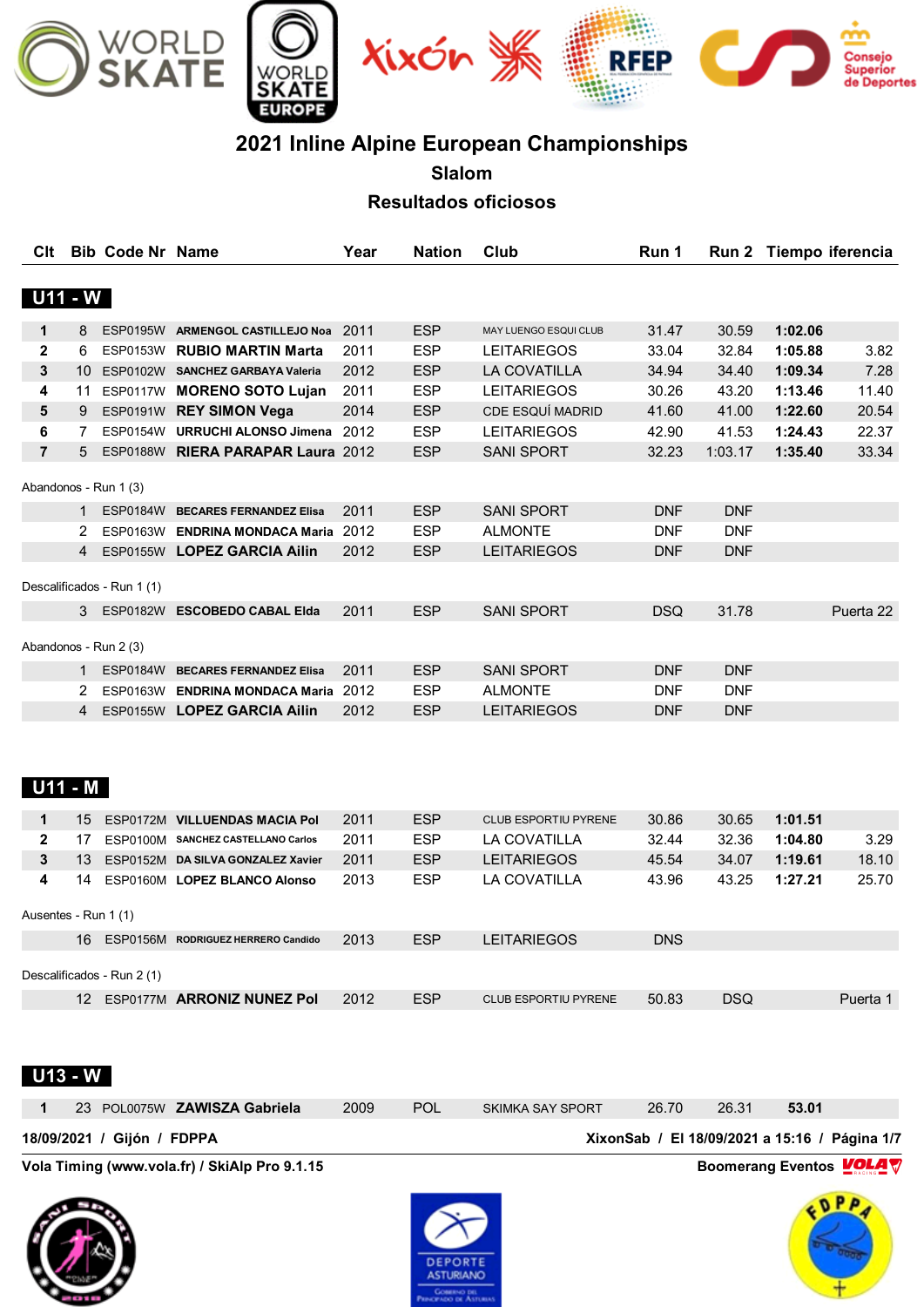

| Clt                  |    | <b>Bib Code Nr Name</b> |                                     | Year | <b>Nation</b> | Club                        | Run 1      | <b>Run 2</b> | Tiempo iferencia |         |
|----------------------|----|-------------------------|-------------------------------------|------|---------------|-----------------------------|------------|--------------|------------------|---------|
| $\mathbf{2}$         | 21 | <b>ESP0127W</b>         | RIESGO QUINTANA Alejandra           | 2009 | <b>ESP</b>    | <b>SANI SPORT</b>           | 27.96      | 29.15        | 57.11            | 4.10    |
| 3                    | 22 | <b>ESP0128W</b>         | <b>ZAPICO ALVAREZ Aitana</b>        | 2009 | <b>ESP</b>    | <b>SANI SPORT</b>           | 30.22      | 31.02        | 1:01.24          | 8.23    |
| 4                    | 18 | <b>ESP0179W</b>         | <b>MIRANDA CUEVA Lola</b>           | 2009 | <b>ESP</b>    | <b>SANI SPORT</b>           | 31.64      | 33.13        | 1:04.77          | 11.76   |
| 5                    | 19 |                         | ESP0186W SEBASTIANI FEITO Valentina | 2010 | <b>ESP</b>    | <b>SANI SPORT</b>           | 50.24      | 32.18        | 1:22.42          | 29.41   |
|                      |    | Abandonos - Run 1 (1)   |                                     |      |               |                             |            |              |                  |         |
|                      |    | 20 ESP0166W             | RODRIGUEZ CANCELAS Candela          | 2010 | <b>ESP</b>    | <b>LEITARIEGOS</b>          | <b>DNF</b> | <b>DNS</b>   |                  |         |
| Ausentes - Run 2 (1) |    |                         |                                     |      |               |                             |            |              |                  |         |
|                      |    | 20 ESP0166W             | <b>RODRIGUEZ CANCELAS Candela</b>   | 2010 | <b>ESP</b>    | <b>LEITARIEGOS</b>          | <b>DNF</b> | <b>DNS</b>   |                  |         |
| <b>U13 - M</b>       |    |                         |                                     |      |               |                             |            |              |                  |         |
| 1                    | 28 |                         | ESP0136M SANCHEZ DELGADO Sergio     | 2009 | <b>ESP</b>    | <b>LA COVATILLA</b>         | 28.14      | 27.49        | 55.63            |         |
| $\mathbf{2}$         | 25 | <b>ESP0171M</b>         | <b>ORTEGA CALDES Gerard</b>         | 2010 | <b>ESP</b>    | CLUB ESPORTIU PYRENE        | 28.52      | 27.79        | 56.31            | 0.68    |
| 3                    | 24 |                         | ESP0173M AGUILO VERDAGUER Alex 2009 |      | <b>ESP</b>    | <b>CLUB ESPORTIU PYRENE</b> | 32.80      | 31.92        | 1:04.72          | 9.09    |
| 4                    | 27 | <b>ESP0183M</b>         | <b>RODRIGUEZ PENCHE Sebastian</b>   | 2010 | <b>ESP</b>    | <b>SANI SPORT</b>           | 36.10      | 36.90        | 1:13.00          | 17.37   |
| 5                    | 26 |                         | ESP0185M RIVERO DIEGO Alejo         | 2009 | <b>ESP</b>    | <b>SANI SPORT</b>           | 1:27.29    | 1:26.79      | 2:54.08          | 1:58.45 |
|                      |    | <b>CHILDREN - W</b>     |                                     |      |               |                             |            |              |                  |         |
|                      |    |                         | 122 CEDOF16W <b>DDINTING Mexic</b>  | 200E | $\cap$        | TV NIEIDI INCENI            | 22.01      | 2274         | 17C2             |         |

| 1              | 133<br><b>GER0516W</b>  | <b>PRINZING Marie</b>         | 2005 | <b>GER</b> | <b>TV NEIDLINGEN</b>        | 23.91 | 23.71 | 47.62   |       |
|----------------|-------------------------|-------------------------------|------|------------|-----------------------------|-------|-------|---------|-------|
| $\mathbf{2}$   | 130<br>GER0812W         | YOUSEFIAN Nikola              | 2006 | <b>GER</b> | SC VÖHRINGEN                | 24.34 | 24.62 | 48.96   | 1.34  |
| 3              | 114 ESP0105W            | <b>BORRAS SOLSONA Marta</b>   | 2005 | <b>ESP</b> | EQUIPO NACIONAL - ESPANA    | 24.44 | 24.63 | 49.07   | 1.45  |
| 4              | <b>ITA0129W</b><br>132  | <b>CESARIS Lorenza</b>        | 2005 | <b>ITA</b> | TEAM ITALIA                 | 25.23 | 24.54 | 49.77   | 2.15  |
| 5              | 106 ESP0129W            | <b>CASTRO LOPEZ Antia</b>     | 2007 | <b>ESP</b> | <b>SANI SPORT</b>           | 24.99 | 25.41 | 50.40   | 2.78  |
| 6              | 128 CZE0200W            | <b>KUDELASKOVA Katrin</b>     | 2006 | <b>CZE</b> | BRUSLARNA.CZ                | 25.19 | 25.24 | 50.43   | 2.81  |
| $\overline{7}$ | 124 ESP0159W            | <b>JUAN CONDE Nerea</b>       | 2007 | <b>ESP</b> | <b>LEITARIEGOS</b>          | 25.25 | 25.37 | 50.62   | 3.00  |
| 8              | 123 ESP0112W            | <b>ALVAREZ DEL POZO Sofia</b> | 2008 | <b>ESP</b> | LEITARIEGOS                 | 25.79 | 25.33 | 51.12   | 3.50  |
| 9              | 129 CZE0242W            | <b>DRAPALOVA Elena</b>        | 2006 | <b>CZE</b> | <b>SKI SOLAN</b>            | 25.85 | 25.48 | 51.33   | 3.71  |
| 10             | <b>LAT0173W</b><br>103. | <b>HARTMANE Kristina</b>      | 2007 | LAT        | <b>SK VIRSOTNE</b>          | 26.06 | 25.54 | 51.60   | 3.98  |
| 11             | 126<br><b>GER0814W</b>  | <b>NEFF Laura</b>             | 2006 | <b>GER</b> | <b>SC VÖHRINGEN</b>         | 25.84 | 25.94 | 51.78   | 4.16  |
| 12             | 119 ESP0114W            | <b>URRUCHI ALONSO Maria</b>   | 2008 | <b>ESP</b> | LEITARIEGOS                 | 27.58 | 27.30 | 54.88   | 7.26  |
| 13             | 104 LAT0174W            | <b>REITERE Loreta</b>         | 2007 | LAT        | <b>SK VIRSOTNE</b>          | 28.19 | 28.27 | 56.46   | 8.84  |
| 14             | 102 ESP0174W            | <b>BORRAS MARQUES Carlota</b> | 2007 | <b>ESP</b> | <b>CLUB ESPORTIU PYRENE</b> | 29.13 | 29.38 | 58.51   | 10.89 |
| 15             | 125 ESP0037W            | <b>QUINTANS CASTRO Aitana</b> | 2005 | <b>ESP</b> | EQUIPO NACIONAL - ESPANA    | 38.93 | 25.12 | 1:04.05 | 16.43 |
| 16             | 109 ESP0161W            | <b>GARCIA VAL Maria</b>       | 2005 | <b>ESP</b> | LEGIOLINE                   | 38.43 | 25.95 | 1:04.38 | 16.76 |
| 17             | 105 ESP0175W            | <b>ADAN SERRANO Marta</b>     | 2008 | <b>ESP</b> | <b>CLUB ESPORTIU PYRENE</b> | 34.81 | 34.10 | 1:08.91 | 21.29 |
| 18             | 101<br>ITA0148W         | <b>QUADRIO Angelica Paola</b> | 2007 | <b>ITA</b> | <b>FREE INLINE</b>          | 47.10 | 26.33 | 1:13.43 | 25.81 |

**Vola Timing (www.vola.fr) / SkiAlp Pro 9.1.15 Boomerang Eventos VOLA** 





#### **18/09/2021 / Gijón / FDPPA XixonSab / El 18/09/2021 a 15:16 / Página 2/7**

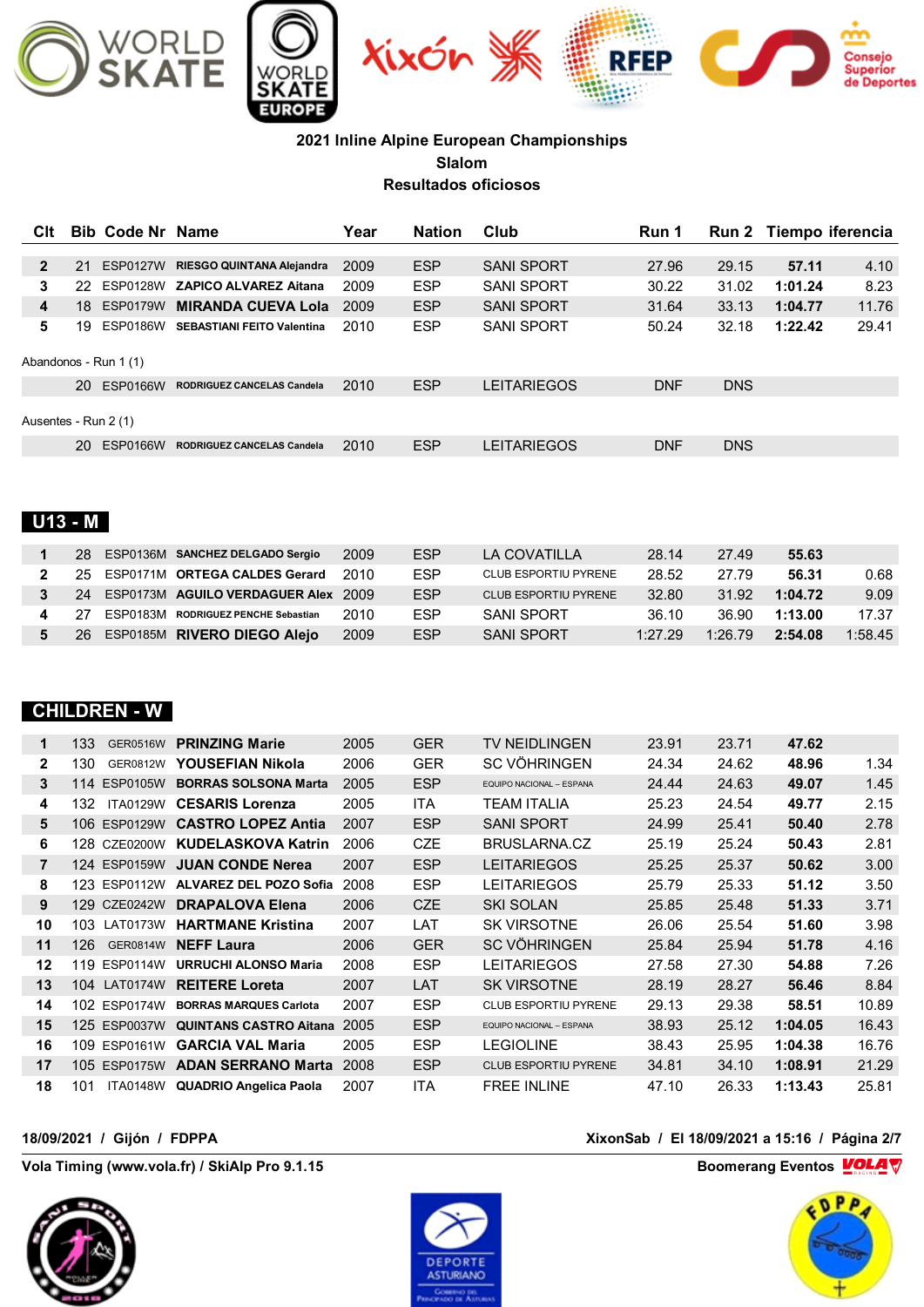

| <b>C</b> It | <b>Bib Code Nr Name</b> |                                       | Year | Nation     | Club                         | Run 1      |            | Run 2 Tiempo iferencia |       |
|-------------|-------------------------|---------------------------------------|------|------------|------------------------------|------------|------------|------------------------|-------|
|             |                         |                                       |      |            |                              |            |            |                        |       |
| 19          |                         | 112 ESP0142W PELAYO GUMIEL Carlota    | 2008 | <b>ESP</b> | <b>SANI SPORT</b>            | 45.73      | 28.46      | 1:14.19                | 26.57 |
| 20          |                         | 108 ESP0180W FERNANDEZ GARCIA Claudia | 2007 | <b>ESP</b> | <b>SANI SPORT</b>            | 45.94      | 28.89      | 1:14.83                | 27.21 |
| 21          |                         | 113 ESP0178W RIERA PARAPAR Sofia      | 2008 | <b>ESP</b> | <b>SANI SPORT</b>            | 52.95      | 46.59      | 1:39.54                | 51.92 |
|             | Abandonos - Run 1 (9)   |                                       |      |            |                              |            |            |                        |       |
|             |                         | 107 ESP0187W ENTRIALGO MELERO Adriana | 2007 | <b>ESP</b> | <b>SANI SPORT</b>            | <b>DNF</b> |            |                        |       |
|             |                         | 111 ESP0157W LOPEZ GARCIA Ainara      | 2005 | <b>ESP</b> | <b>LEITARIEGOS</b>           | <b>DNF</b> |            |                        |       |
|             |                         | 115 ESP0193W MUNOZ BALLARIN Georgina  | 2005 | <b>ESP</b> | <b>MAY LUENGO ESQUI CLUB</b> | <b>DNF</b> |            |                        |       |
|             |                         | 118 ESP0087W LOMBARDERO MORENO Ana    | 2007 | <b>ESP</b> | <b>LEITARIEGOS</b>           | <b>DNF</b> |            |                        |       |
|             |                         | 120 ESP0148W RUBIO MARTIN Natalia     | 2005 | <b>ESP</b> | <b>LEITARIEGOS</b>           | <b>DNF</b> |            |                        |       |
|             | 121 ESP0126W            | <b>RIESGO QUINTANA Noa</b>            | 2007 | <b>ESP</b> | <b>SANI SPORT</b>            | <b>DNF</b> |            |                        |       |
|             |                         | 122 POL0063W GMUR Natasza             | 2005 | <b>POL</b> | <b>TST WARSZAWA</b>          | <b>DNF</b> |            |                        |       |
|             | 127 ESP0110W            | <b>GONZALEZ DEL CAMPO Maria</b>       | 2005 | <b>ESP</b> | <b>LEITARIEGOS</b>           | <b>DNF</b> |            |                        |       |
|             |                         | 131 GER0756W RILLING Chanelle         | 2005 | <b>GER</b> | <b>SC SUNDERN</b>            | <b>DNF</b> |            |                        |       |
|             | Ausentes - Run 2 (1)    |                                       |      |            |                              |            |            |                        |       |
|             |                         | 110 ESP0162W IBAN MARTINEZ Lucia      | 2005 | <b>ESP</b> | <b>LEGIOLINE</b>             | 40.27      | <b>DNS</b> |                        |       |
|             | Abandonos - Run 2 (2)   |                                       |      |            |                              |            |            |                        |       |
|             | 116 ESP0141W            | DE JUAN MOLINA I DALET Laura          | 2006 | <b>ESP</b> | <b>CLUB ESPORTIU PYRENE</b>  | 29.95      | <b>DNF</b> |                        |       |
|             |                         | 117 LAT0109W SALNIKOVA Frida          | 2006 | LAT        | <b>SK PANTERA</b>            | 25.45      | <b>DNF</b> |                        |       |

# **CHILDREN - M**

| 1              | 163  | ESP0048M        | <b>SABUGO BUENO Ivan</b>       | 2005 | <b>ESP</b> | EQUIPO NACIONAL - ESPANA     | 23.51 | 23.63 | 47.14 |       |
|----------------|------|-----------------|--------------------------------|------|------------|------------------------------|-------|-------|-------|-------|
| $\mathbf{2}$   | 162  | <b>ITA0138M</b> | <b>PE Mattia</b>               | 2006 | ITA        | <b>FREE INLINE</b>           | 23.69 | 23.89 | 47.58 | 0.44  |
| 3              | 160  | LAT0145M        | <b>SMALCS Georgs</b>           | 2007 | LAT        | <b>GS SPORTS</b>             | 23.76 | 24.10 | 47.86 | 0.72  |
| 4              | 155  | <b>ITA0112M</b> | <b>RONDI Cristian</b>          | 2007 | <b>ITA</b> | <b>BAZ SNOW E RACE</b>       | 24.33 | 24.25 | 48.58 | 1.44  |
| 5              | 161  |                 | LAT0107M ZVEJNIEKS Jurgis      | 2005 | LAT        | <b>SK VIRSOTNE</b>           | 25.29 | 24.24 | 49.53 | 2.39  |
| 6              | 156  | ESP0065M        | <b>ARIAS SANCHEZ Marcos</b>    | 2008 | <b>ESP</b> | <b>SANI SPORT</b>            | 24.92 | 24.97 | 49.89 | 2.75  |
| $\overline{7}$ | 134  | <b>LAT0170M</b> | <b>ALLENS Rihards</b>          | 2005 | LAT        | <b>SK VIRSOTNE</b>           | 25.55 | 24.59 | 50.14 | 3.00  |
| 8              | 158  |                 | ESP0125M SELGA COSTA Olequer   | 2005 | <b>ESP</b> | MAY LUENGO ESQUI CLUB        | 25.06 | 25.17 | 50.23 | 3.09  |
| 9              | 152  | <b>ESP0097M</b> | <b>MERINO SANCHEZ Hector</b>   | 2005 | <b>ESP</b> | LA COVATILLA                 | 25.44 | 25.00 | 50.44 | 3.30  |
| 10             | 145  | ITA0139M        | <b>FANCHINI Antonio</b>        | 2007 | <b>ITA</b> | <b>FREE INLINE</b>           | 25.51 | 24.98 | 50.49 | 3.35  |
| 11             |      | 154 POL0109M    | <b>KAMECKI Dariusz</b>         | 2008 | <b>POL</b> | <b>SKIMKA SAY SPORT</b>      | 26.49 | 24.66 | 51.15 | 4.01  |
| 12             | 157  | GER0755M        | <b>RILLING Collin</b>          | 2005 | <b>GER</b> | <b>SC SUNDERN</b>            | 26.57 | 26.49 | 53.06 | 5.92  |
| 13             | 148  | ESP0091M        | <b>ALVARO GOMEZ Albert</b>     | 2007 | <b>ESP</b> | <b>CLUB ESPORTIU PYRENE</b>  | 27.82 | 26.42 | 54.24 | 7.10  |
| 14             | 146. | POL0132W        | <b>CZERWINSKI Karol</b>        | 2005 | <b>POL</b> | AZS WARSZAWA                 | 27.34 | 26.99 | 54.33 | 7.19  |
| 15             | 139  | ESP0196M        | <b>ARMENGOL CASTILLEJO Jan</b> | 2006 | <b>ESP</b> | <b>MAY LUENGO ESQUI CLUB</b> | 27.57 | 26.91 | 54.48 | 7.34  |
| 16             | 142  | ESP0147M        | <b>RODRIGUEZ PENCHE Roque</b>  | 2006 | <b>ESP</b> | <b>SANI SPORT</b>            | 27.50 | 27.58 | 55.08 | 7.94  |
| 17             | 147  | ESP0099M        | SANCHEZ CASTELLANO Alejandro   | 2008 | <b>ESP</b> | <b>LA COVATILLA</b>          | 29.66 | 28.20 | 57.86 | 10.72 |
|                |      |                 |                                |      |            |                              |       |       |       |       |

**Vola Timing (www.vola.fr) / SkiAlp Pro 9.1.15 Boomerang Eventos VOLA** 





#### **18/09/2021 / Gijón / FDPPA XixonSab / El 18/09/2021 a 15:16 / Página 3/7**

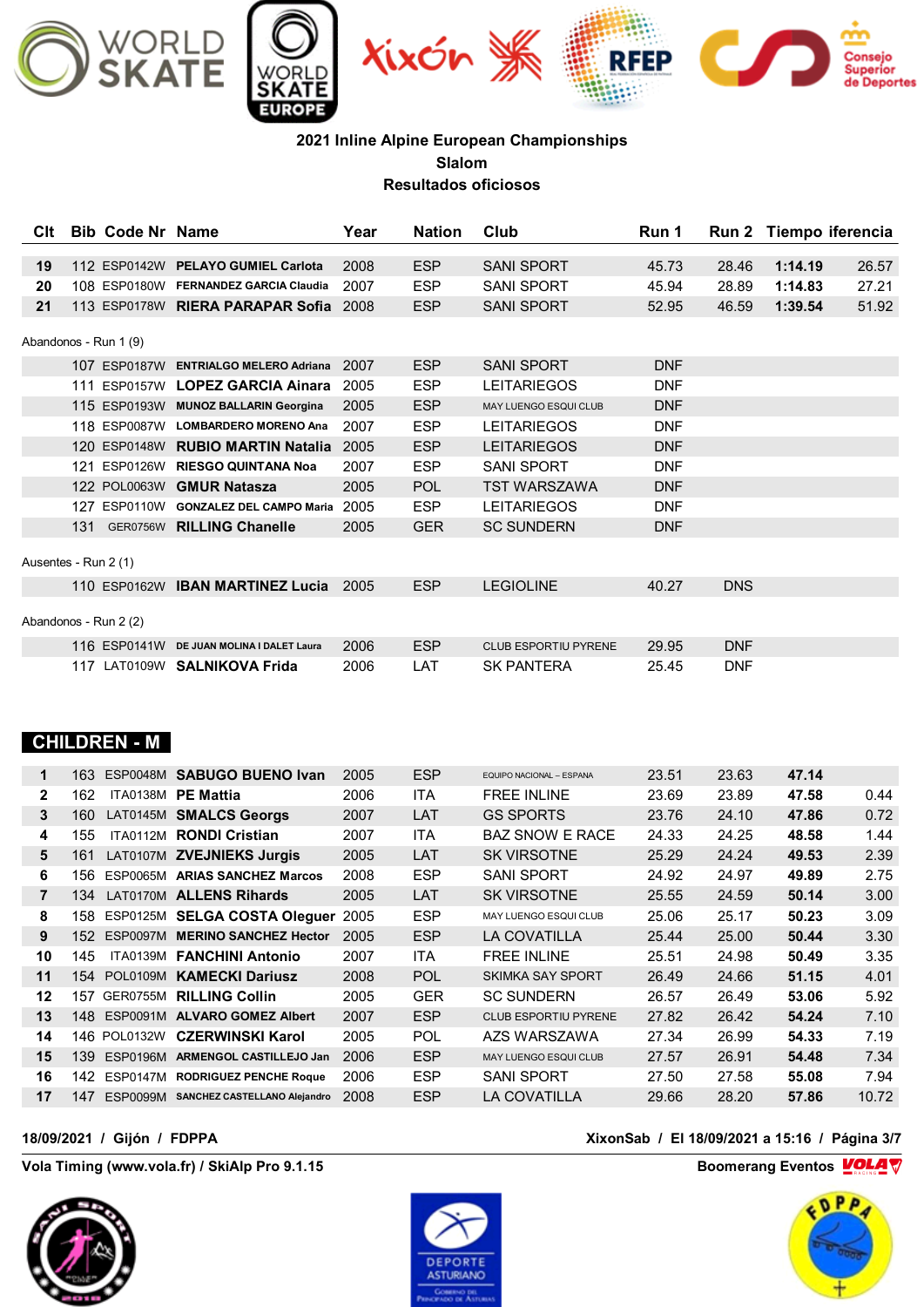

| Clt |      | <b>Bib Code Nr Name</b> |                                  | Year | <b>Nation</b> | Club                         | Run 1      |       | Run 2 Tiempo iferencia |       |
|-----|------|-------------------------|----------------------------------|------|---------------|------------------------------|------------|-------|------------------------|-------|
|     |      |                         |                                  |      |               |                              |            |       |                        |       |
| 18  |      |                         | 143 ESP0135M LOPEZ BLANCO Alvaro | 2007 | <b>ESP</b>    | LA COVATILLA                 | 30.23      | 29.45 | 59.68                  | 12.54 |
| 19  | 141  | ESP0190M                | <b>REY SIMON Pol</b>             | 2008 | <b>ESP</b>    | CDE ESQUÍ MADRID             | 30.42      | 29.47 | 59.89                  | 12.75 |
| 20  | 150  |                         | ESP0123M SALA LATORRE Joan       | 2006 | <b>ESP</b>    | MAY LUENGO ESQUI CLUB        | 25.36      | 36.15 | 1:01.51                | 14.37 |
| 21  |      |                         | 159 GER0818M NEFF Jonas          | 2006 | <b>GER</b>    | <b>SC VÖHRINGEN</b>          | 32.28      | 31.51 | 1:03.79                | 16.65 |
| 22  | 151  | <b>ESP0098M</b>         | <b>MERINO SANCHEZ Jaime</b>      | 2007 | <b>ESP</b>    | LA COVATILLA                 | 37.25      | 26.65 | 1:03.90                | 16.76 |
| 23  | 138. | ESP0176M                | <b>VILARASAU RUIZ Oliver</b>     | 2007 | <b>ESP</b>    | <b>CLUB ESPORTIU PYRENE</b>  | 33.19      | 31.65 | 1:04.84                | 17.70 |
| 24  | 137  | ESP0181M                | <b>ESCOBEDO CABAL Carlos</b>     | 2008 | <b>ESP</b>    | <b>SANI SPORT</b>            | 41.46      | 29.28 | 1:10.74                | 23.60 |
| 25  | 136  |                         | ESP0170M ALMIRALL PEREZ Pablo    | 2005 | <b>ESP</b>    | <b>CLUB ESPORTIU PYRENE</b>  | 53.13      | 38.05 | 1:31.18                | 44.04 |
|     |      | Abandonos - Run 1 (5)   |                                  |      |               |                              |            |       |                        |       |
|     | 135  |                         | LAT0172M VALINKS Karlis          | 2006 | LAT           | <b>SK VIRSOTNE</b>           | <b>DNF</b> |       |                        |       |
|     | 140. | ESP0192M                | <b>BORRAS SOLSONA Pep</b>        | 2006 | <b>ESP</b>    | <b>MAY LUENGO ESQUI CLUB</b> | <b>DNF</b> |       |                        |       |
|     | 144  | <b>ESP0086M</b>         | SANTOS ALONSO-VILLALOBOS Alonso  | 2007 | <b>ESP</b>    | <b>LEITARIEGOS</b>           | <b>DNF</b> |       |                        |       |
|     | 149. | ESP0083M                | <b>ZUNIGA RODRIGUEZ Jose</b>     | 2007 | <b>ESP</b>    | <b>LEITARIEGOS</b>           | <b>DNF</b> |       |                        |       |
|     |      |                         | 153 CZE0201M MATOUSEK Tomas      | 2006 | <b>CZE</b>    | LK JIRKOV                    | <b>DNF</b> |       |                        |       |

### **JUNIOR - W**

| 1              | 174  | GER0362W                   | <b>ROGEL Vanessa</b>           | 2003 | <b>GER</b> | <b>SC VÖHRINGEN</b>         | 24.57      | 23.82 | 48.39   |           |
|----------------|------|----------------------------|--------------------------------|------|------------|-----------------------------|------------|-------|---------|-----------|
| $\mathbf{2}$   | 172. | <b>ITA0109W</b>            | <b>RONDI Giulia</b>            | 2003 | ITA        | <b>TEAM ITALIA</b>          | 25.64      | 24.54 | 50.18   | 1.79      |
| 3              |      | 173 ESP0061W               | <b>GARCIA VAL Irene</b>        | 2003 | <b>ESP</b> | EQUIPO NACIONAL - ESPANA    | 25.33      | 25.46 | 50.79   | 2.40      |
| 4              | 169  | <b>GER0490W</b>            | <b>SCHOEDLBAUER Elisabeth</b>  | 2004 | <b>GER</b> | <b>FC CHAMMUENSTER</b>      | 26.37      | 25.50 | 51.87   | 3.48      |
| 5              |      | 167 POL0014W               | <b>BARTKOWSKA Iga</b>          | 2004 | <b>POL</b> | <b>TST WARSZAWA</b>         | 26.20      | 26.51 | 52.71   | 4.32      |
| 6              |      | 166 SVK0037W               | <b>NOGOVA Ema</b>              | 2003 | <b>SVK</b> | LK BABA PEZINOK             | 26.09      | 26.73 | 52.82   | 4.43      |
| $\overline{7}$ |      | 165 ESP0077W               | <b>GOULA BALLESTER Carlota</b> | 2004 | <b>ESP</b> | <b>CLUB ESPORTIU PYRENE</b> | 27.41      | 28.00 | 55.41   | 7.02      |
| 8              |      | 176 ESP0036W               | <b>ARIAS SANCHEZ Claudia</b>   | 2003 | <b>ESP</b> | EQUIPO NACIONAL - ESPANA    | 37.00      | 24.95 | 1:01.95 | 13.56     |
| 9              |      | 168 POL0056W               | <b>RATAJCZYK Karolina</b>      | 2003 | <b>POL</b> | <b>TST WARSZAWA</b>         | 24.25      | 44.70 | 1:08.95 | 20.56     |
| 10             |      | 164 ESP0168W               | FERNANDEZ-GAYOL GALLEGO Marta  | 2004 | <b>ESP</b> | EQUIPO NACIONAL - ESPANA    | 47.76      | 24.66 | 1:12.42 | 24.03     |
| 11             |      |                            | 171 CZE0171W ZAKOVA Martina    | 2004 | <b>CZE</b> | LK JIRKOV                   | 40.11      | 35.07 | 1:15.18 | 26.79     |
|                |      | Abandonos - Run 1 (1)      |                                |      |            |                             |            |       |         |           |
|                |      | 170 ESP0035W               | <b>AMIGO VEGA Ana</b>          | 2003 | <b>ESP</b> | <b>LEITARIEGOS</b>          | <b>DNF</b> |       |         |           |
|                |      | Descalificados - Run 1 (1) |                                |      |            |                             |            |       |         |           |
|                | 175  | <b>ITA0104W</b>            | <b>COLOMBO Lisa</b>            | 2004 | <b>ITA</b> | <b>TEAM ITALIA</b>          | <b>DSQ</b> |       |         | Puerta 29 |
|                |      | <b>JUNIOR - M</b>          |                                |      |            |                             |            |       |         |           |

185 GER0517M **PRINZING Moritz** 2003 GER TV NEIDLINGEN 22.94 22.72 **45.66**

**18/09/2021 / Gijón / FDPPA XixonSab / El 18/09/2021 a 15:16 / Página 4/7**

**Vola Timing (www.vola.fr) / SkiAlp Pro 9.1.15 Boomerang Eventos VOLA** 





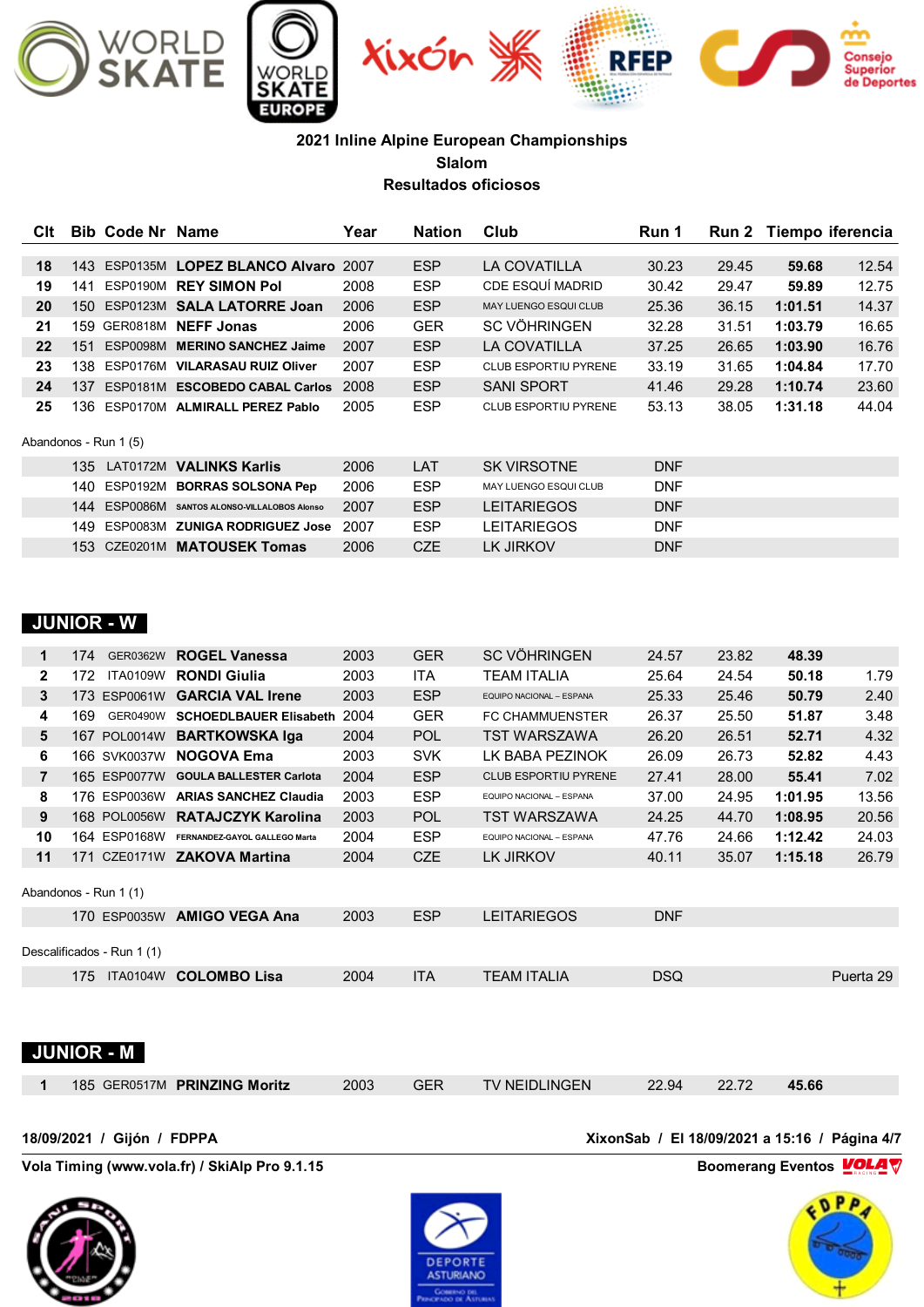

| Clt                  | <b>Bib Code Nr Name</b>    |                                                 | Year | <b>Nation</b> | Club                     | Run 1      |            |         | Run 2 Tiempo iferencia |
|----------------------|----------------------------|-------------------------------------------------|------|---------------|--------------------------|------------|------------|---------|------------------------|
| $\mathbf{2}$         |                            | 184 GER0324M THAMER Flynn                       | 2003 | <b>GER</b>    | <b>SGK ROTENBURG</b>     | 22.87      | 22.99      | 45.86   | 0.20                   |
| 3                    |                            | 183 ESP0046M MACIAS GONCALVES Hugo              | 2003 | <b>ESP</b>    | EQUIPO NACIONAL - ESPANA | 23.91      | 23.48      | 47.39   | 1.73                   |
| 4                    |                            | 180 SVK0035M <b>NOGA Matus</b>                  | 2003 | <b>SVK</b>    | LK BABA PEZINOK          | 25.27      | 24.60      | 49.87   | 4.21                   |
| 5                    |                            | 182 ITA0126M FIOROT David                       | 2003 | <b>ITA</b>    | <b>TEAM ITALIA</b>       | 23.01      | 29.21      | 52.22   | 6.56                   |
| 6                    |                            | 177 ESP0101M SANCHEZ GARBAYA Diego              | 2004 | <b>ESP</b>    | LA COVATILLA             | 25.20      | 37.18      | 1:02.38 | 16.72                  |
| $\overline{7}$       |                            | 178 POL0044M BUCKI Mateusz                      | 2004 | <b>POL</b>    | SKIMKA SAY SPORT         | 43.43      | 33.28      | 1:16.71 | 31.05                  |
| 8                    |                            | 181 ESP0047M SABUGO BUENO David 2003            |      | <b>ESP</b>    | EQUIPO NACIONAL - ESPANA | 40.38      | 54.10      | 1:34.48 | 48.82                  |
| Ausentes - Run 1 (1) |                            |                                                 |      |               |                          |            |            |         |                        |
|                      |                            | 179 SVK0088M JANACEK Artur                      | 2004 | <b>SVK</b>    | LO KARPATY BRATISLAVA    | <b>DNS</b> |            |         |                        |
|                      | <b>MASTER - M</b>          |                                                 |      |               |                          |            |            |         |                        |
| $\mathbf 1$          |                            | 196 CZE0168M PROCHAZKA Tomas                    | 1965 | <b>CZE</b>    | LK JIRKOV                | 23.91      | 23.90      | 47.81   |                        |
| $\mathbf{2}$         |                            | 195 ITA0002M MELZI Marco                        | 1969 | <b>ITA</b>    | <b>FREE INLINE</b>       | 24.89      | 24.82      | 49.71   | 1.90                   |
| 3                    |                            | 194 GER0026M ZISTLER Sigi                       | 1959 | <b>GER</b>    | <b>FC CHAMMUENSTER</b>   | 25.68      | 25.53      | 51.21   | 3.40                   |
| 4                    |                            | 190 ESP0121M MUNOZ PI Jordi                     | 1969 | <b>ESP</b>    | MAY LUENGO ESQUI CLUB    | 27.65      | 27.08      | 54.73   | 6.92                   |
| 5                    |                            | 192 GER0193M WOELFLE Walter                     | 1961 | <b>GER</b>    | <b>SGK ROTENBURG</b>     | 28.01      | 27.32      | 55.33   | 7.52                   |
|                      | Abandonos - Run 1 (3)      |                                                 |      |               |                          |            |            |         |                        |
|                      |                            | 186 ESP0194M SELGA FEIXAS Jordi                 | 1967 | <b>ESP</b>    | MAY LUENGO ESQUI CLUB    | <b>DNF</b> |            |         |                        |
|                      |                            | 189 SVK0038M NOGA Marek                         | 1973 | <b>SVK</b>    | LK BABA PEZINOK          | <b>DNF</b> |            |         |                        |
|                      |                            | 191 GER0334M THAMER Jens                        | 1968 | <b>GER</b>    | <b>SGK ROTENBURG</b>     | <b>DNF</b> |            |         |                        |
|                      | Descalificados - Run 1 (2) |                                                 |      |               |                          |            |            |         |                        |
|                      |                            | 187 ESP0132M SUAREZ MARTINEZ Francisco Javier   | 1974 | <b>ESP</b>    | <b>ALMONTE</b>           | <b>DSQ</b> |            |         | Puerta 23              |
|                      |                            | 193 ITA0029M CORTINOVIS Massimo                 | 1968 | <b>ITA</b>    | <b>BAZ SNOW E RACE</b>   | <b>DSQ</b> |            |         |                        |
|                      | Abandonos - Run 2 (1)      |                                                 |      |               |                          |            |            |         |                        |
|                      |                            | 188 ESP0138M DE JUAN MOLINA I ALONSO Ramon 1964 |      | <b>ESP</b>    | CLUB ESPORTIU PYRENE     | 27.15      | <b>DNF</b> |         |                        |
|                      | Descalificados - Run 2 (1) |                                                 |      |               |                          |            |            |         |                        |
|                      |                            | 197 POL0012M TOPOLSKI Boguslaw                  | 1969 | <b>POL</b>    | <b>TST WARSZAWA</b>      | 24.07      | <b>DSQ</b> |         | Puerta 31              |
|                      |                            |                                                 |      |               |                          |            |            |         |                        |

# **ACTIVE - W**

| 215 GER0181W SING Mona             | 1991 | GER | SV WINNENDEN   | 23.14 | 22.43 | 45.57 |      |
|------------------------------------|------|-----|----------------|-------|-------|-------|------|
| 2 214 GER0126W <b>BOERSIG Elea</b> | 1999 | GFR | TG TUTTI INGEN | 23.07 | 22 78 | 45.85 | 0.28 |
| 213 SVK0004W KESELA Lenka          | 1998 | SVK | SLOVAKIA TEAM  | 23.61 | 22.88 | 46.49 | 0.92 |

**Vola Timing (www.vola.fr) / SkiAlp Pro 9.1.15 Boomerang Eventos VOLA** 





**18/09/2021 / Gijón / FDPPA XixonSab / El 18/09/2021 a 15:16 / Página 5/7**

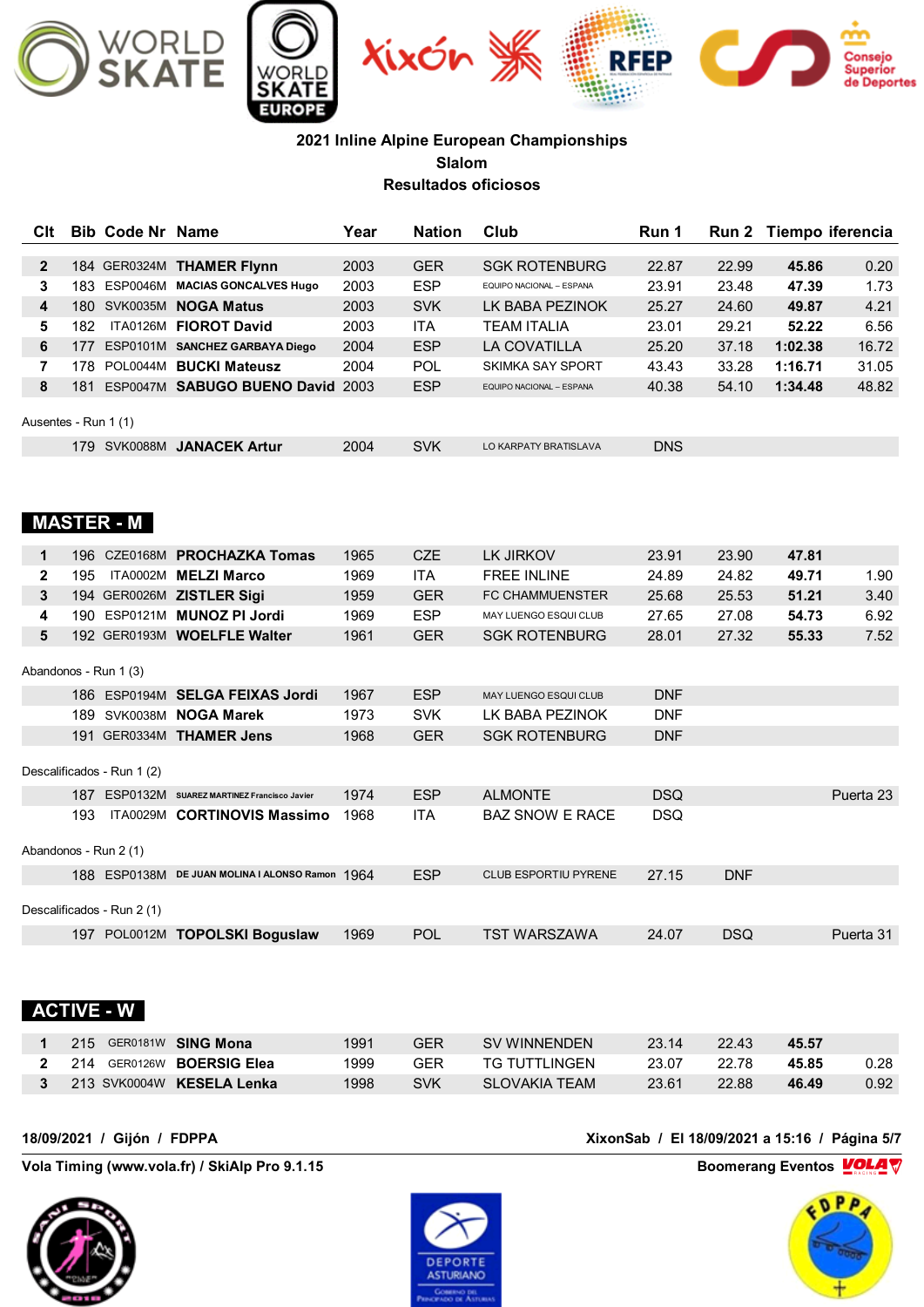

| Clt | Code Nr Name<br>Bib    |                                  | Year | <b>Nation</b> | Club                        | Run 1 |            | Run 2 Tiempo iferencia |       |
|-----|------------------------|----------------------------------|------|---------------|-----------------------------|-------|------------|------------------------|-------|
|     |                        |                                  |      |               |                             |       |            |                        |       |
| 4   | 210<br><b>GER0200W</b> | <b>SCHMID Lisa</b>               | 1999 | <b>GER</b>    | <b>TG TUTTLINGEN</b>        | 23.28 | 23.22      | 46.50                  | 0.93  |
| 5   | 211<br><b>GER0360W</b> | <b>ROGEL Sinah</b>               | 2000 | <b>GER</b>    | SC VÖHRINGEN                | 23.83 | 23.42      | 47.25                  | 1.68  |
| 6   | <b>ITA0095W</b><br>212 | <b>COLOMBO</b> Irene             | 2000 | <b>ITA</b>    | <b>TEAM ITALIA</b>          | 23.86 | 23.51      | 47.37                  | 1.80  |
| 7   | 208 ESP0078W           | <b>BORRAS SOLSONA Anna</b>       | 2001 | <b>ESP</b>    | EQUIPO NACIONAL - ESPANA    | 24.30 | 23.69      | 47.99                  | 2.42  |
| 8   | 204 ESP0025W           | <b>MELLADO ARGUEDAS Ainhoa</b>   | 2000 | <b>ESP</b>    | EQUIPO NACIONAL - ESPANA    | 24.36 | 24.36      | 48.72                  | 3.15  |
| 9   | 206 ESP0018W           | <b>REQUEJO GARCIA Nuria</b>      | 1998 | <b>ESP</b>    | EQUIPO NACIONAL - ESPANA    | 25.15 | 24.51      | 49.66                  | 4.09  |
| 10  | 205 SVK0033W           | <b>LIPTAKOVA Barbora</b>         | 1997 | <b>SVK</b>    | <b>SLOVAKIA TEAM</b>        | 25.33 | 24.73      | 50.06                  | 4.49  |
| 11  | 198 ESP0019W           | <b>GARCIA AMIGO Marta-Egeria</b> | 1999 | <b>ESP</b>    | EQUIPO NACIONAL - ESPANA    | 25.65 | 25.01      | 50.66                  | 5.09  |
| 12  | 203 SVK0028W           | <b>TICHA Barbora</b>             | 2001 | <b>SVK</b>    | <b>SLOVAKIA TEAM</b>        | 25.75 | 26.01      | 51.76                  | 6.19  |
| 13  | 202 ESP0090W           | <b>TORRAS PALAU Laia</b>         | 2002 | <b>ESP</b>    | EQUIPO NACIONAL - ESPANA    | 26.58 | 25.34      | 51.92                  | 6.35  |
| 14  | 200 ESP0189W           | <b>GRAU VORSTER Brugués</b>      | 2000 | <b>ESP</b>    | <b>CLUB ESPORTIU PYRENE</b> | 27.00 | 26.54      | 53.54                  | 7.97  |
| 15  | 207 POL0030W           | <b>NOWAK Anna</b>                | 1997 | <b>POL</b>    | $\blacksquare$              | 24.86 | 38.32      | 1:03.18                | 17.61 |
| 16  | <b>ITA0127W</b><br>201 | <b>CESARIS Camilla</b>           | 2002 | ITA           | <b>TEAM ITALIA</b>          | 26.58 | 38.01      | 1:04.59                | 19.02 |
| 17  | 199 ESP0169W           | <b>MUNOZ ZAAR Rosalia</b>        | 2002 | <b>ESP</b>    | CLUB ESPORTIU PYRENE        | 41.14 | 29.58      | 1:10.72                | 25.15 |
|     |                        |                                  |      |               |                             |       |            |                        |       |
|     | Abandonos - Run 2 (1)  |                                  |      |               |                             |       |            |                        |       |
|     | 209<br><b>GER0590W</b> | <b>DURST Laura</b>               | 2002 | <b>GER</b>    | <b>TSV STEINENBRONN</b>     | 23.44 | <b>DNF</b> |                        |       |

## **ACTIVE - M**

| 1            |                                                        | 234 GER0093M BERTSCH Joerg       | 1992  | <b>GER</b>                  | <b>TSV DEGMARN</b>                                                                                                               | 20.89       | 20.58 | 41.47 |       |
|--------------|--------------------------------------------------------|----------------------------------|-------|-----------------------------|----------------------------------------------------------------------------------------------------------------------------------|-------------|-------|-------|-------|
| $\mathbf{2}$ | 235 GER0060M                                           | <b>ORTEL Sven</b>                | 1996  | GER.                        | DJK-SV ADLKOFEN                                                                                                                  | 21.15       | 20.64 | 41.79 | 0.32  |
| 3            | 223                                                    | ESP0064M ALAIZ CLERIGO David     | 2000  | <b>ESP</b>                  | EQUIPO NACIONAL - ESPANA                                                                                                         | 21.32       | 20.85 | 42.17 | 0.70  |
| 4            | 233 GER0195M                                           | <b>SING Noah</b>                 | 1995  | <b>GER</b>                  | <b>SV WINNENDEN</b>                                                                                                              | 21.71       | 21.10 | 42.81 | 1.34  |
| 5            | 232 ESP0012M                                           | <b>MENDEZ PEREZ Sergio</b>       | 1995  | <b>ESP</b>                  | EQUIPO NACIONAL - ESPANA                                                                                                         | 22.10       | 21.28 | 43.38 | 1.91  |
| 6            | 229                                                    | POL0029M STYRYLSKI Michal        | 1999  | <b>POL</b>                  | <b>SKIMKA SAY SPORT</b>                                                                                                          | 22.22       | 21.59 | 43.81 | 2.34  |
| 7            | 230<br><b>ESP0017M</b>                                 | <b>MORERA DOMINGUEZ Marc</b>     | 1999  | <b>ESP</b>                  | EQUIPO NACIONAL - ESPANA                                                                                                         | 22.89       | 21.77 | 44.66 | 3.19  |
| 8            | 225<br>LAT0001M                                        | <b>ZVEJNIEKS Davis</b>           | 1998  | LAT                         | <b>SK VIRSOTNE</b>                                                                                                               | 22.61       | 22.11 | 44.72 | 3.25  |
| 9            | <b>GER0823M</b><br>231                                 | <b>LOEW Maximilian</b>           | 2001  | <b>GER</b>                  | <b>SV WINNENDEN</b>                                                                                                              | 23.10       | 21.71 | 44.81 | 3.34  |
| 10           | GER0489M<br>228.                                       | <b>SCHOEDLBAUER Maximilian</b>   | 2000  | GER                         | <b>FC CHAMMUENSTER</b>                                                                                                           | 22.84       | 22.26 | 45.10 | 3.63  |
| 11           | 219<br><b>ESP0081M</b>                                 | <b>GARCIA LLANEZA David</b>      | 2002  | <b>ESP</b>                  | EQUIPO NACIONAL - ESPANA                                                                                                         | 23.23       | 22.32 | 45.55 | 4.08  |
| 12           | 220<br><b>GER0357M</b>                                 | <b>SCHREIBER Moritz</b>          | 2002  | GER                         | TV NEIDLINGEN                                                                                                                    | 22.83       | 22.77 | 45.60 | 4.13  |
| 13           | 226<br><b>ESP0040M</b>                                 | <b>MENENDEZ RODRIGUEZ Sergio</b> | 1997  | <b>ESP</b>                  | EQUIPO NACIONAL - ESPANA                                                                                                         | 23.66       | 22.75 | 46.41 | 4.94  |
| 14           | CZE0128M<br>217                                        | <b>BAMBUSEK Voitech</b>          | 2000  | <b>CZE</b>                  | SKI SOLAN                                                                                                                        | 24.04       | 23.58 | 47.62 | 6.15  |
| 15           | 221<br><b>ESP0073M</b>                                 | <b>SISTAC SERRALLACH LIUIS</b>   | 2002  | <b>ESP</b>                  | EQUIPO NACIONAL - ESPANA                                                                                                         | 24.21       | 23.97 | 48.18 | 6.71  |
| 16           | CZE0036M<br>218                                        | <b>MRACNA Tomas</b>              | 1994  | <b>CZE</b>                  | BRUSLARNA.CZ                                                                                                                     | 24.65       | 24.07 | 48.72 | 7.25  |
| 17           | 227 GER0289M                                           | <b>GOEKELER Luca</b>             | 2001  | <b>GER</b>                  | TV UNTERLENNINGEN                                                                                                                | 32.85       | 22.11 | 54.96 | 13.49 |
|              |                                                        |                                  |       |                             |                                                                                                                                  |             |       |       |       |
|              | Abandonos - Run 1 (2)                                  |                                  |       |                             |                                                                                                                                  |             |       |       |       |
|              | $0.000 \times 0.0000001$ $\blacksquare$ $\blacksquare$ |                                  | 0.004 | $\bigcap \{1, 2, \ldots \}$ | $C1 C1 (111111 T1 T1 1111 T1 T1 1111 T1 T1 T1 1111 T1 T1 1111 T1 1111 T1 1111 T1 1111 T1 1111 T1 1111 T1 1111 T1 1111 T1 1111 T$ | <b>DAIP</b> |       |       |       |

 SVK0039M **LIPTAK Simon** 2001 SVK SLOVAKIA TEAM DNF ESP0009M **DE DALMASES PEDRO Marti** 2001 ESP CLUB ESPORTIU PYRENE DNF

**Vola Timing (www.vola.fr) / SkiAlp Pro 9.1.15 Boomerang Eventos VOLA** 





**18/09/2021 / Gijón / FDPPA XixonSab / El 18/09/2021 a 15:16 / Página 6/7**